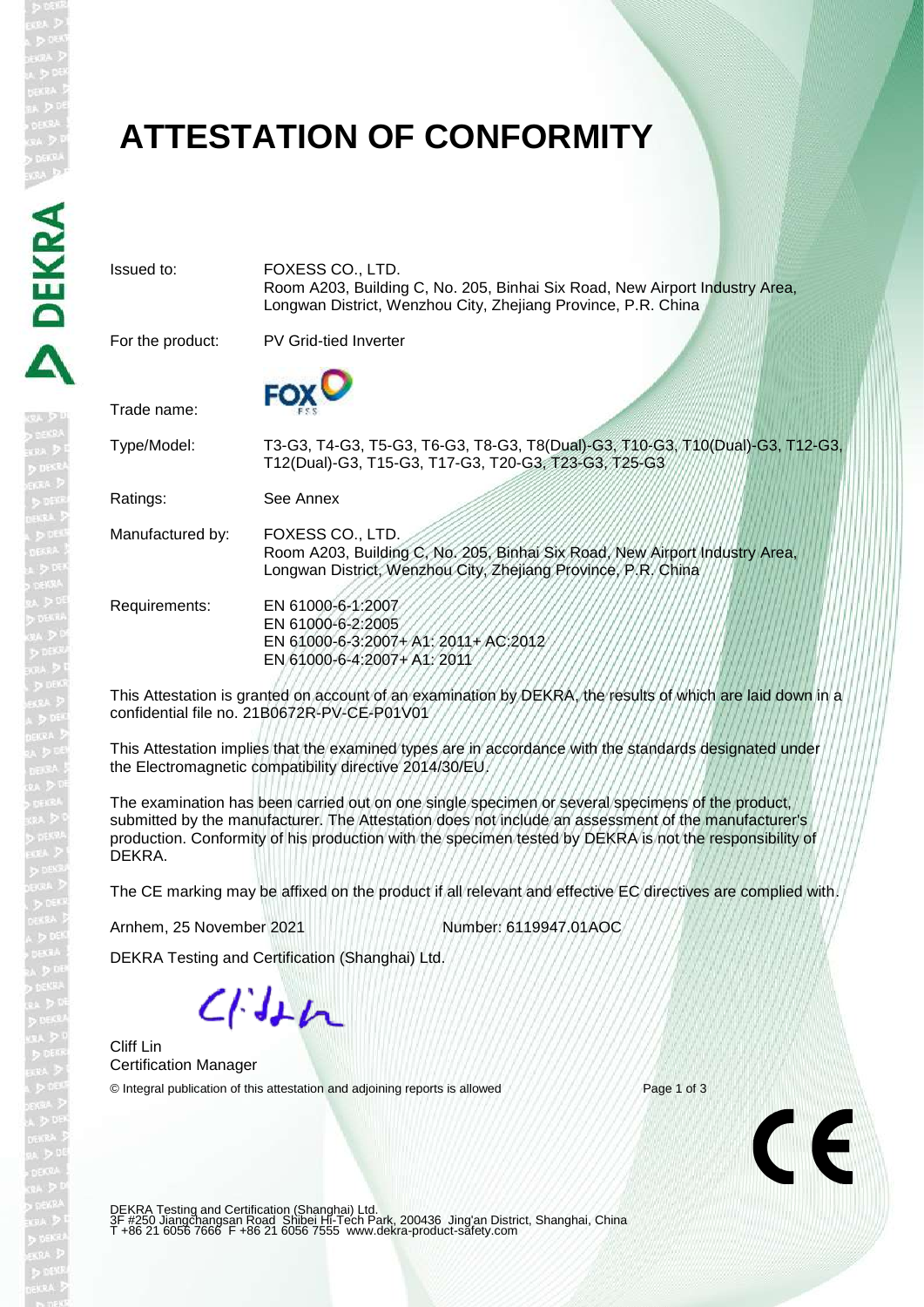

# **Annex**

Document no. :6119947.01AOC

#### T3-G3:

PV input: Max. 1100 Vdc, MPPT voltage range: 140-1000 Vdc, max 14 A /14 A, Isc PV: 18.2 A/18.2 A Output: 3/N/PE, 230/400 Vac, 50/60 Hz, rated apparent power 3000VA, max apparent power 3300 VA, rated 4.3 A, max 4.8 A

#### T4-G3:

PV input: Max. 1100 Vdc, MPPT voltage range: 140-1000 Vdc, max 14 A /14 A, Isc PV: 18.2 A/18.2 A Output: 3/N/PE, 230/400 Vac, 50/60 Hz, rated apparent power 4000VA, max apparent power 4400 VA, rated 5.8 A, max 6.4 A

#### T5-G3:

PV input: Max. 1100 Vdc, MPPT voltage range: 140-1000 Vdc, max 14 A /14 A, Isc PV: 18.2 A/18.2 A Output: 3/N/PE, 230/400 Vac, 50/60 Hz, rated apparent power 5000VA, max apparent power 5500 VA, rated 7.2 A, max 8.0 A

#### T6-G3:

PV input: Max. 1100 Vdc, MPPT voltage range: 140-1000 Vdc, max 14 A /14 A, Isc PV: 18.2 A/18.2 A Output: 3/N/PE, 230/400 Vac, 50/60 Hz, rated apparent power 6000VA, max apparent power 6600 VA, rated 8.7 A, max 9.6 A

#### T8-G3:

PV input: Max. 1100 Vdc, MPPT voltage range: 140-1000 Vdc, max 14 A /14 A, Isc PV: 18.2 A/18.2 A Output: 3/N/PE, 230/400 Vac, 50/60 Hz, rated apparent power 8000VA, max apparent power 8800 VA, rated 11.6 A, max 12.8 A

#### T8(Dual)-G3:

PV input: Max. 1100 Vdc, MPPT voltage range: 140-1000 Vdc, max 28 A /28 A, Isc PV: 36.4 A/36.4 A Output: 3/N/PE, 230/400 Vac, 50/60 Hz, rated apparent power 8000VA, max apparent power 8800 VA, rated 11.6 A, max 12.8 A

#### T10-G3:

PV input: Max. 1100 Vdc, MPPT voltage range: 140-1000 Vdc, max 14 A /14 A, Isc PV: 18.2 A/18.2 A Output: 3/N/PE, 230/400 Vac, 50/60 Hz, rated apparent power 10000VA, max apparent power 11000 VA, rated 14.5 A, max 15.9 A

#### T10(Dual)-G3:

PV input: Max. 1100 Vdc, MPPT voltage range: 140-1000 Vdc, max 28 A /28 A, Isc PV: 36.4 A/36.4 A Output: 3/N/PE, 230/400 Vac, 50/60 Hz, rated apparent power 10000VA, max apparent power 11000 VA, rated 14.5 A, max 15.9 A